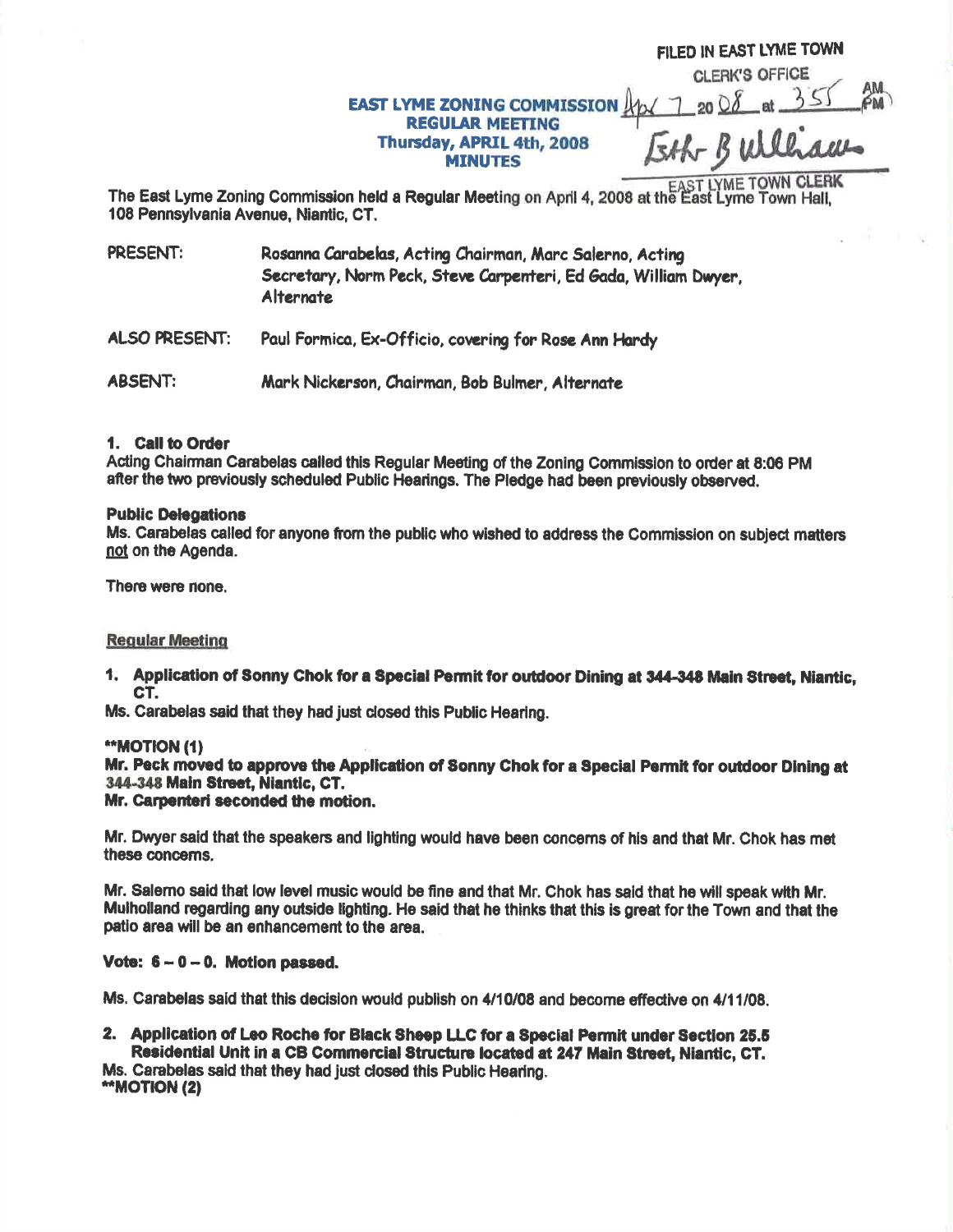Mr. Salemo moved to approve the Application of Leo Roche for Black Sheep LLC for a Special Permit under Section 25.5 Residential Unit in a CB Commercial Structure located at 247 Main Street, Niantic, CT.

Mr. Dwyer seconded the motion.

Mr. Salemo said that he thinks that this is a fantastic addition to the downtown area.

Ms. Carabelas said that she thinks that this is a terrific idea and that the Master Plan had this as a recommendation for the downtown area.

Mr. Salemo added that this is in a parking overlay zone so parking is not an issue.

#### Vote:  $6 - 0 - 0$ . Motion passed.

Ms. Carabelas said that this decision would publish on 4/10/08 and become effective on 4/11/08.

#### 3. Zoning Fees

Ms. Carabelas said that they would table this until the April 17, 2008 meeting of the Commission so that Mr. Mulholland could be present to discuss the changes that he had made at their request, with them.

4. Approval of Minutes - Public Hearing I, Public Hearing II and Regular Meeting Minutes of March 6, 2008.

Ms. Carabelas called for discussion on, or corrections to the Public Hearing I and II and Regular Meeting Minutes of March 6, 2008.

#### \*\*MOTION (3)

Mr. Carpenteri moved to approve the Public Hearing I, Public Hearing II and Regular Meeting Minutes of March 6, 2008 as presented. Mr. Gada seconded the motion. Vote:  $5-0-1$ . Motion passed. **Abstained: Mr. Dwyer** 

#### **Old Business**

1. Stormwater There was nothing new to report.

2. Subcommittee - Niantic Village - CB Zones (Mark Nickerson, Marc Salerno & Norm Peck) Mr. Salemo said that they are working on this.

3. Subcommittee - Adult Uses (Rosanna Carabelas)

Ms. Carabelas said that the language is being worked on.

4. Transitional Zones Subcommittee - (Marc Salemo & Norm Peck) There was no report.

#### **New Business**

1. Application of Paradise Property Management LLC for a Zone Change from LI to CA Commercial for property identified in the application as 11 Industrial Park Road, East Lyme, CT. Property is further identified as Assessor's Map 26.1, Lot 3.

Ms. Carabelas asked that Mr. Mulholland schedule this for Public Hearing.

2. Application of Theodore A. Harris for Craig and Tricia Augone for a Special Permit and CAM application for a project known as Methodist Street Condominiums, at property located at 41-43 Hope Street and 45-47 Hope Street. Property is further identified as Assessor's Map 11.2, Lot 123 and Map 12.1, Lot 8.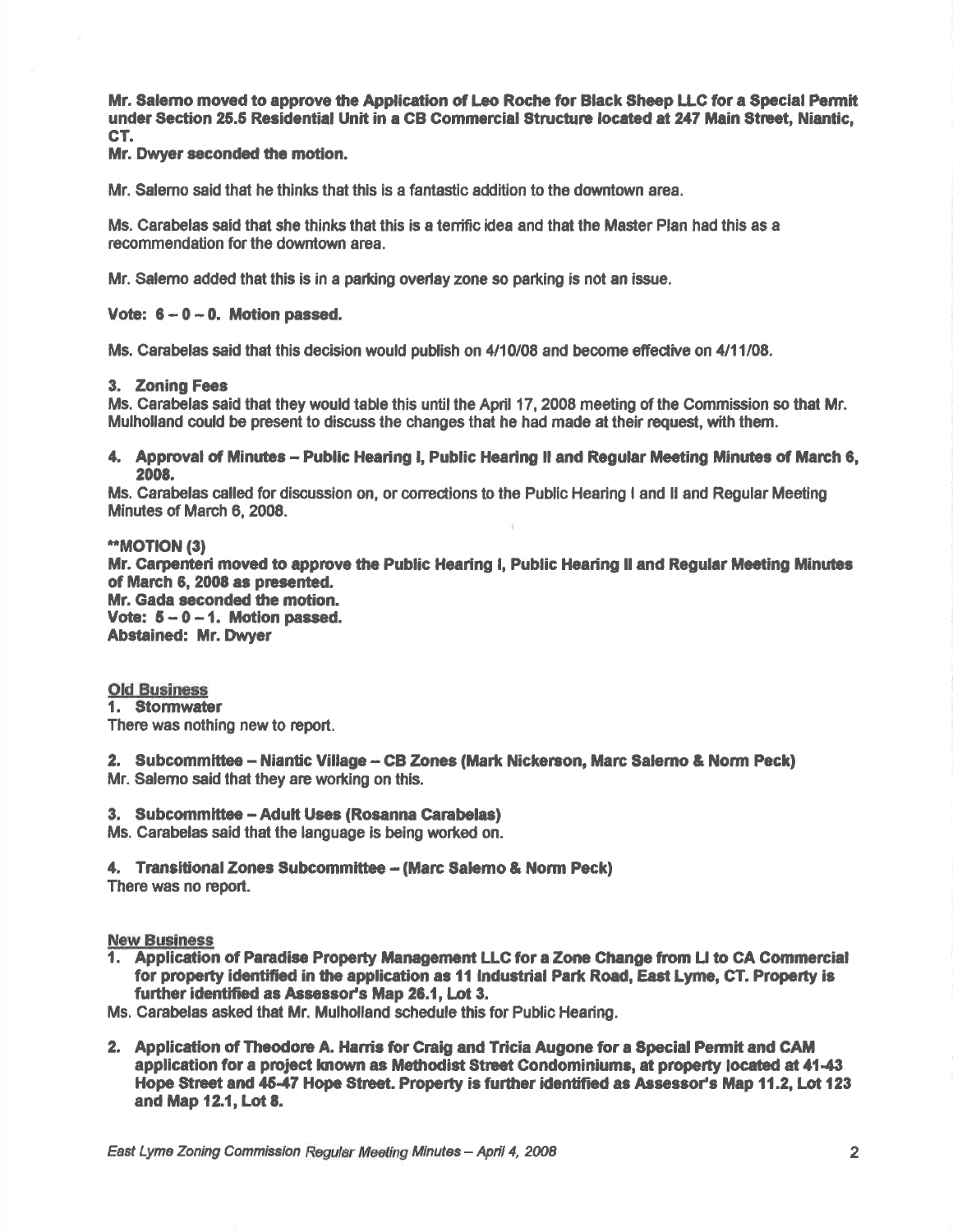Ms. Carabelas asked that Mr. Mulholland schedule this for Public Hearing.

3, Applicatlon of Francis ard Robert Mettison for a Special Permlt under Section 3.2.3 to oporete <sup>a</sup> dog kennel at property identified in the application as 98 Grassy Hill Road, East Lyme, CT.

Ms. Carabelas asked that Mr. Mulholland schedule this for Public Hearing.

4. Any other business on the floor, if any, by the majority vote of the Commission.

Ms. Carabelas said that she was concerned over the vacancy created by Mr. Birmingham gong to the Board of Finance and the 30 day time frame. She asked when Mr. Blrmingham had resigned and said thet she would like to nominde Pam Bymes forthe position this evening so that they do not get too dose to the time frame or go over and then the Board of Selectmen would fill the position.

Mr. Salemo said that he would not feel comfortable voting this evening and that the position is a Republican position and they should hear from people who are interested. Ms. Bymes is a Democrat.

Mr. Dwyer expressed his concem over the legality of voting this evening as it is a public position and the public should have the right to indicate if they are interested in serving and fill the position. He suggested that they put an ad in the paper and on the website and Channel 22.

Mr. Peck suggested that at the last election that there were some pretty impressive people running for the positions on land use who did not get elected and that he does not care about the party as much as the fad that they should put this information of an opening out to the public and let anyone interested come and speak to them.

Mr. Salemo agreed with Mr. Peck and said that he was not willing to vote for anyone without first puting it out to the public.

Ms. Carabelas said that Ms. Bymes had only lost by 20 votes and that she should have the position and she also has the experience. Also, she is concemed that the 30 days will be up before the next meeting.

Mr. Formica called Mr. Birmingham from the meeting and received information from him that he had resigned his Zoning position on March 14, 2008. This would mean that April 10, 2008 is the 30th day.

After further discussion it was agreed that they would hold a Special Meeting of the Commission on Thursday, April 10, 2008 at 6 PM to hear from those interested in filling the Alternate position that is vacant on the Zoning Commission. An ad would be placed on the Channel 22 scroll as well as the website, which Mr. Peck would write and Ms. Carabelas would call the newspaper and ask for a free spot regarding the Zoning Commission looking for persons interested in serving.

## 5. Zoning Official

Mr. Mulholland was not able to be present.

## 6. Comments from Ex-Officio

Mr. Formica said that they are trying to take all of the land use fees and group them togetherto bring them to Public Hearing and to try to address the ordinances together to save some money on the process. He also seid that the Gateway is progressing and that the Walnut Hill area begs some future discussion on the Zoning in that area regarding farmland or up-zoning. He said the Mr. Kalal suggested agri-tourism for people to be able to see worting farms.

## 7. Comments from Zoning Commission liaison to Planning Commission

There was no report.

## 8. Comments from Chairman

Ms. Carabelas said that she did not have anything further to report.